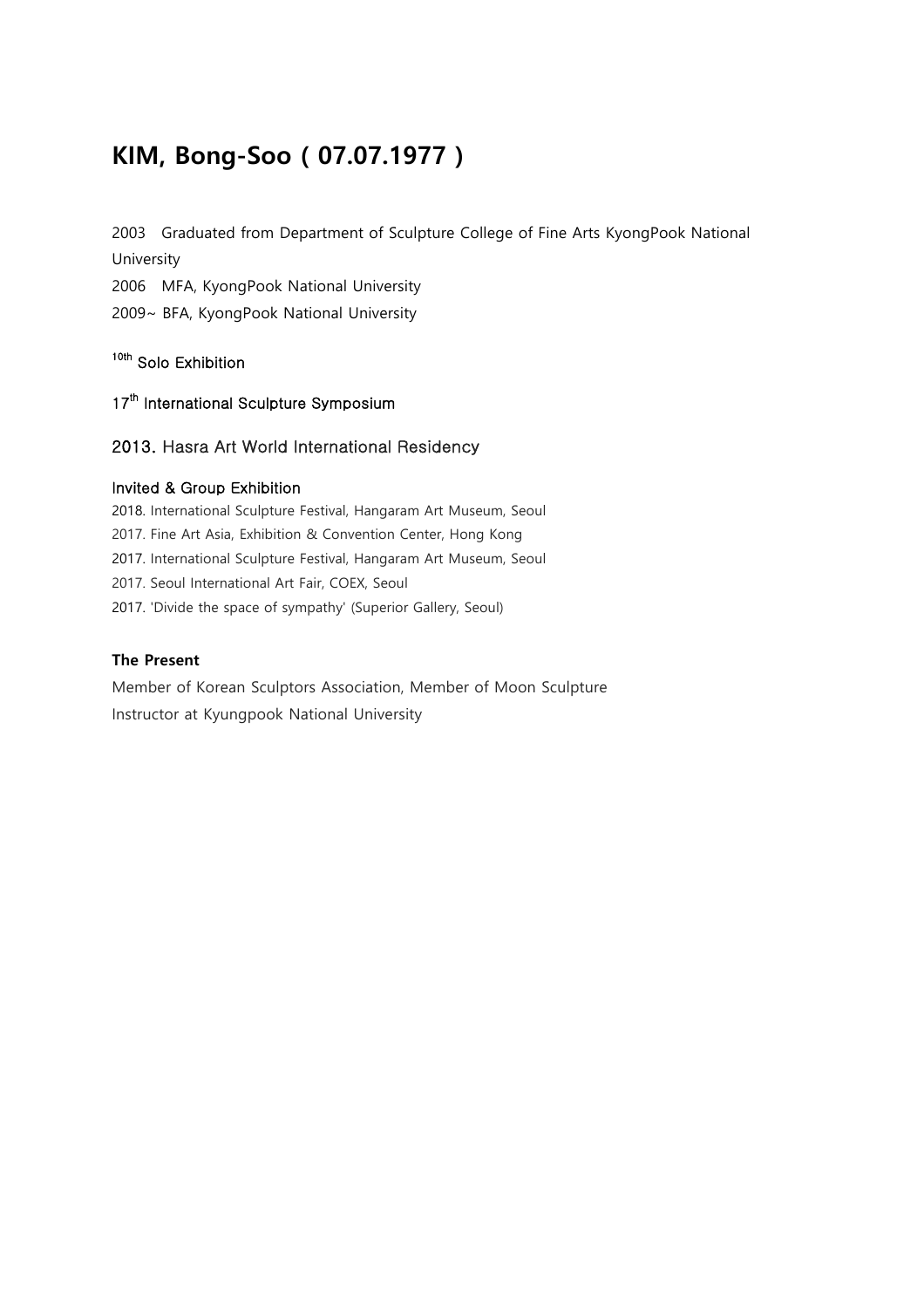# Statement of KIM, BONG-SOO

The main theme of my work is selfish duplicity of human beings in desire. At the beginning of my art work, I only focused on showy decoration in most of my pieces to catch people's eyes, aiming to get on the fast track to success. However, I couldn't make myself satisfied with those kinds of effort, which were not in my nature and my true feelings. I started rethinking deeply about what I really wanted to express in my pieces. After reflecting on myself, I realized I might be Pinocchio in this society. I ignored and hid my natural purity to fulfill my wants, and became selfish, greedy, and injudicious to achieve them. By doing so, I lost myself and wasted my precious time. In fact, we maybe all are like the marionette. Many of us seem to masquerade themselves with lies and cheats for money and power in this very competitive society.

I have highlighted these characters of human beings in my pieces. People in my works look gentle and intelligent, but have a long nose. They are being quite, but lying at the same time. They look smart, but do not know what the truth is. By conflicting characters, I represent duplicity of human being in desire.

**Kim Bong Soo's work**

#### **Metaphor of Desire**

#### **<Untitled> and <I am Pinocchio> Series**

**1.**

Kim Bong Soo's works in the mid and late 2000s were an attempt of abstract space modeling with such materials as marble and bronze. The curves and straight lines of a bronze cross organic three dimensions of a white-colored marble. The contrast of material versus shape and combination of lines versus ambiguous mass looks like geometric abstraction, depending on the direction you see. As straight lines cross the lines that are close to a circle, the difference between color and material causes visual effects between geometric line and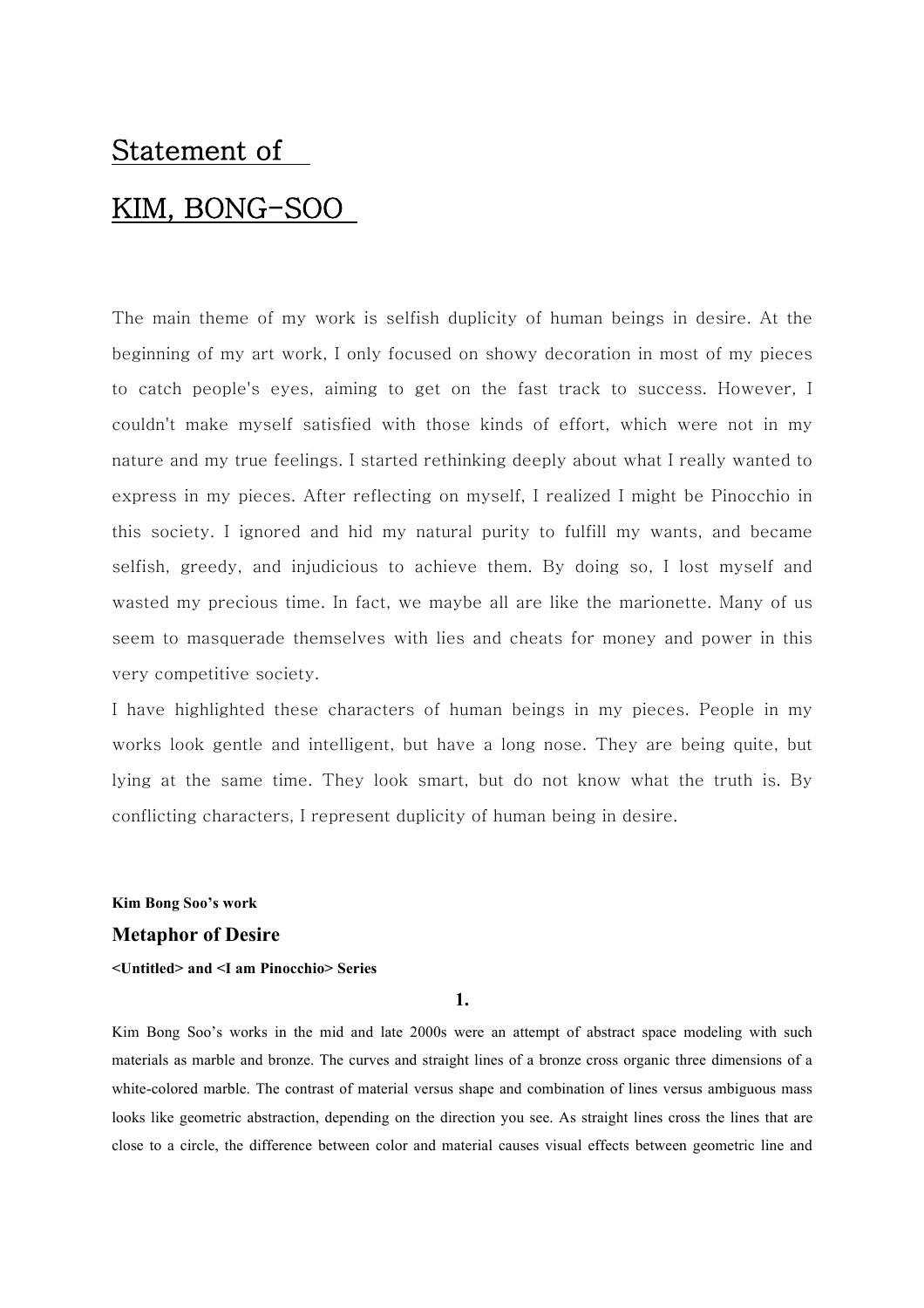organic shape. In other words, he attempted geometric abstract sculpture by excluding the space of optical illusion under the contrast between color, material, and shape.

About ten years ago, his abstract sculpture was to highlight the difference in materials or the contrast between color and shape clearly. What can be seen from such an attempt is that his sculpture is close to poetic combination through the dramatic contrast that is based on the difference in material and shape rather than being for reproduction and suggestion. To express in another way, his sculpture can be called as a pure abstract sculpture that is based on lines and shapes. When it comes to the method, his abstract sculpture is that the bronze which constitutes space with planes as well as lines crosses the organic shapes of a stone. On one hand, his abstract sculpture becomes space drawing that is based on lines, planes, shapes, and volumes, as well as three-dimensional abstract painting that depends on perspective. The author's concern about exploration of materials such as bronze and stone that must be cut and polished, materials and shapes of modern sculpture as a method to constitute space, and construction of space are seen in such series of work.

He was invited as a young artist of this year in 2009 (Daegu Culture & Arts Center) after going through a series of work seeking for spacial flexibility in geometrical shapes through the basics of traditional sculpture and material-based experiment. During this period, <Untitled> series focused on linear sculpture emphasizing a sense of rhythm. It is the sculpture whose inside cannot be distinguished from the outside. It is the sculpture whose rhythm in linear shapes is emphasized. It is the sculpture of singular surface whose inside cannot be distinguished from the outside as if it were a Mobius strip without its beginning and end. During this period, he made a sculpture of similar but different curves by using marble and granite as materials in large quantity to create a landscape full of linear rhythms on a wide floor and walls of the exhibition place.

Kim Bong Soo's <Untitled> series attempted installation sculpture ensuring flexibility depending on situational sculpture and place and time through labor of cutting a heavy and hard marble or granite. From a distance, it was an optical illusion by materials because it was thought as soft material rather than stone. In other words, white linear shapes around the walls at the wide exhibition place was a large tree-dimensional drawing. At this point, pictorial elements were more emphasized. The relationship between lighting that shines a beam at the installed three-dimensional sculpture and shadow is suggestive of soft and rhythmical drawing on a large wall. It doesn't look like a stone although it is a stone. It doesn't look like a sculpture although it is a sculpture. So during this period, his sculpture was a painting as a sculpture without inside and outside, in other words as a sculpture without inside and outside through linear rhythmic sense, or was a pictorial sculpture. It was a sculpture that consisted of achromatic lines. It was a landscape with the third landscape that was soft but hard, linear rhythms of sculpture, relationship between real object and shadow, and light and shadow combined.

**2.**

After 2011, Kim Bong Soo's major theme was 'desire.' In a larger sense, it was modern people's desire and in a narrow sense, the author's private desire. And the symbol or metaphor of the desire starts from borrowing Pinocchio. In particular, borrowing the 'nose' of Pinocchio is the frame to determine the meaning of desire through the symbol of desire. In other words, it is private desire under social relations, simultaneous reflection of 'me that is seen' and 'I who see,' boundary point, you who look like me or I who look like you or the third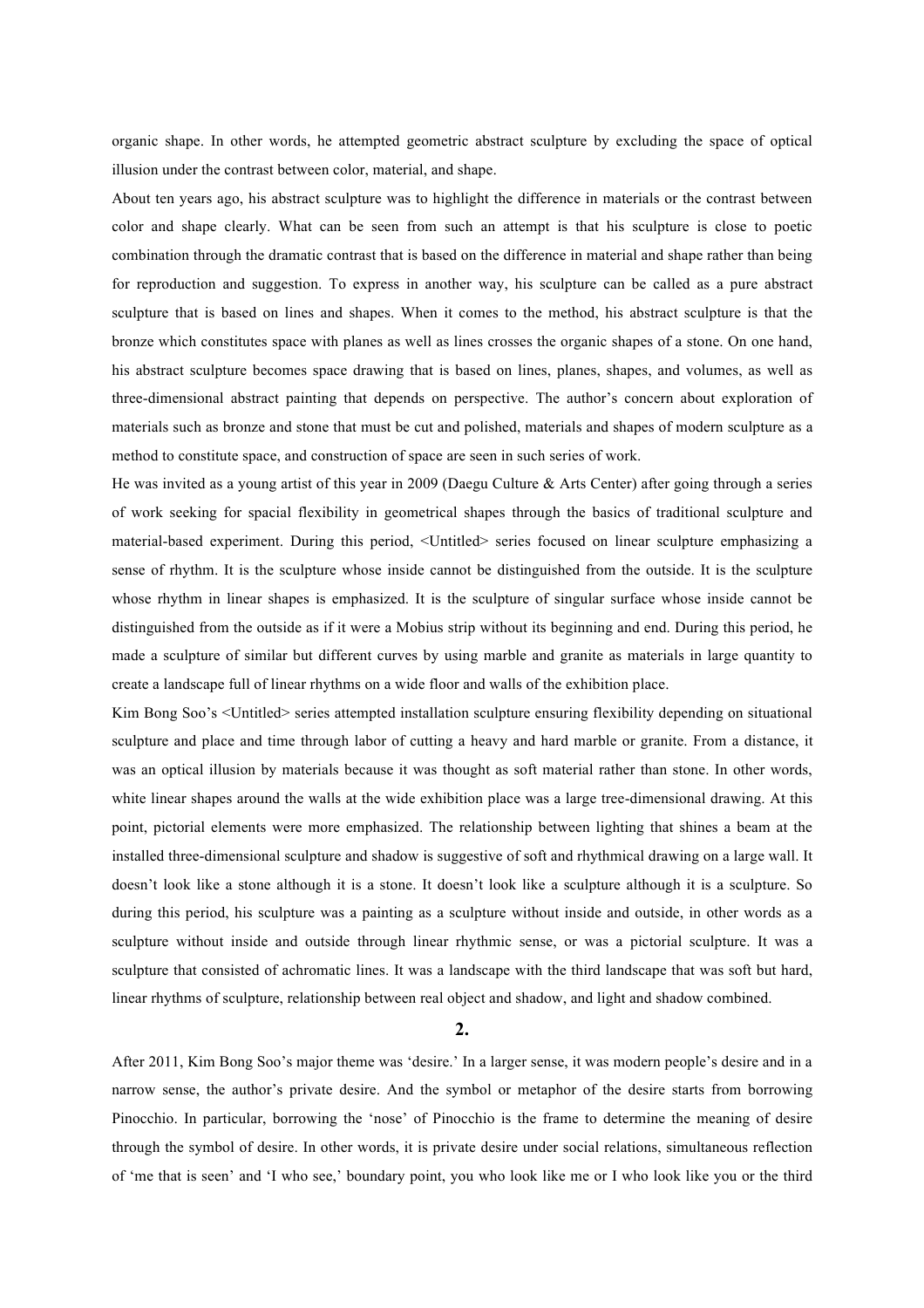person singular who is neither you nor me, or 'he,' or mirage, the third space. The dictionary definition of mirage is "an optical effect that is sometimes seen at a wrong place, because light is refracted at sea, in the desert, or when the atmospheric density becomes different layer by layer." The third zone exerts a strong power to replace real object or reality with optical illusion or hallucination. One of them is desire. Desire and optical illusion can easily fall into loss and futility, the farther and deeper the distance between body and mind and between reality and ideal. One can sometimes experience optical illusion in real life, like a mirage, a thing that can be seen when one cannot control out of one's own will. It resembles the life of modern people.

'He' appears under the relationship that you are you and I am I, now here, at the place of life of modern people, in other words, where I live on my own way or you live on your own way. 'He' is the third person singular and the third zone where you are not you and I am not I. There are humans, spirits, art, and god. The place where there is Pinocchio without eyes and mouth will also be the third zone. There occurs an optical illusion in the perspective seeing the third zone. 'Optical illusion' is an illusion that occurs due to perspective(or sight). Illusion is commonplace in our everyday life knowingly or unknowingly between you and I. Illusion sometimes is a poison or a medicine. It does me good, but does you harm and vice versa. So 'he,' the third person singular exists in history and politics and culture and art. History and politics are made by many rather than you or me. Culture and art are also the third zone where individual's emotions are gathered and shared by many, in other words, 'he' is me or you.

Above all, one of the most important part of art is that it is based on 'optical illusion.' The most representative thing is realistic picture. Realistic picture is different from realism. Realistic picture can be drawn as if it really existed, with a realistic technique by imagining what does not exist in reality or is impossible. Photography or movie shows our imagination in front of our eyes through computer graphics as if it were real. Mixed images with reality and unreality and real thing and fake combined through Internet appear on the screen. We might be living in the era that it would be gradually more difficult to distinguish them. The distance between what we experience actually and what is seen like a real thing is close but distant space and time or has a difference in meaning. The gap is much deeper and wider. In the view of seeing the close but distant difference lies the most basic desire of humans.

Kim Bong Soo presumes me or you via 'he,' the third zone, through Pinocchio. 'He' is me and simultaneously you. In the fairy tale, Pinocchio's nose grows longer and longer if he tells a lie. But in reality, it is impossible to live without telling a lie, whether it is a white lie or a malicious one. Truth and falsehood can depend on situation. Every country or era has repeated its lack and excess of desire under its own complex culture. This is why Kim Bong Soo presents Pinocchio in asking these questions: what is it related to the desire of modern people? and what do they desire?, and how can we reflect you and me into the desire as a thing that can be seen? More precisely, the nose of Pinocchio that grows longer and longer when he tells a lie in a fairy tale is to look into his desire reflected in it and visualize it.

"<I am Pinocchio> is a work that was started to look into the desire inside me. And I borrowed the symbolic meaning of 'lie' that the nose of Pinocchio had. The symbol of nose of Pinocchio is about human desire," said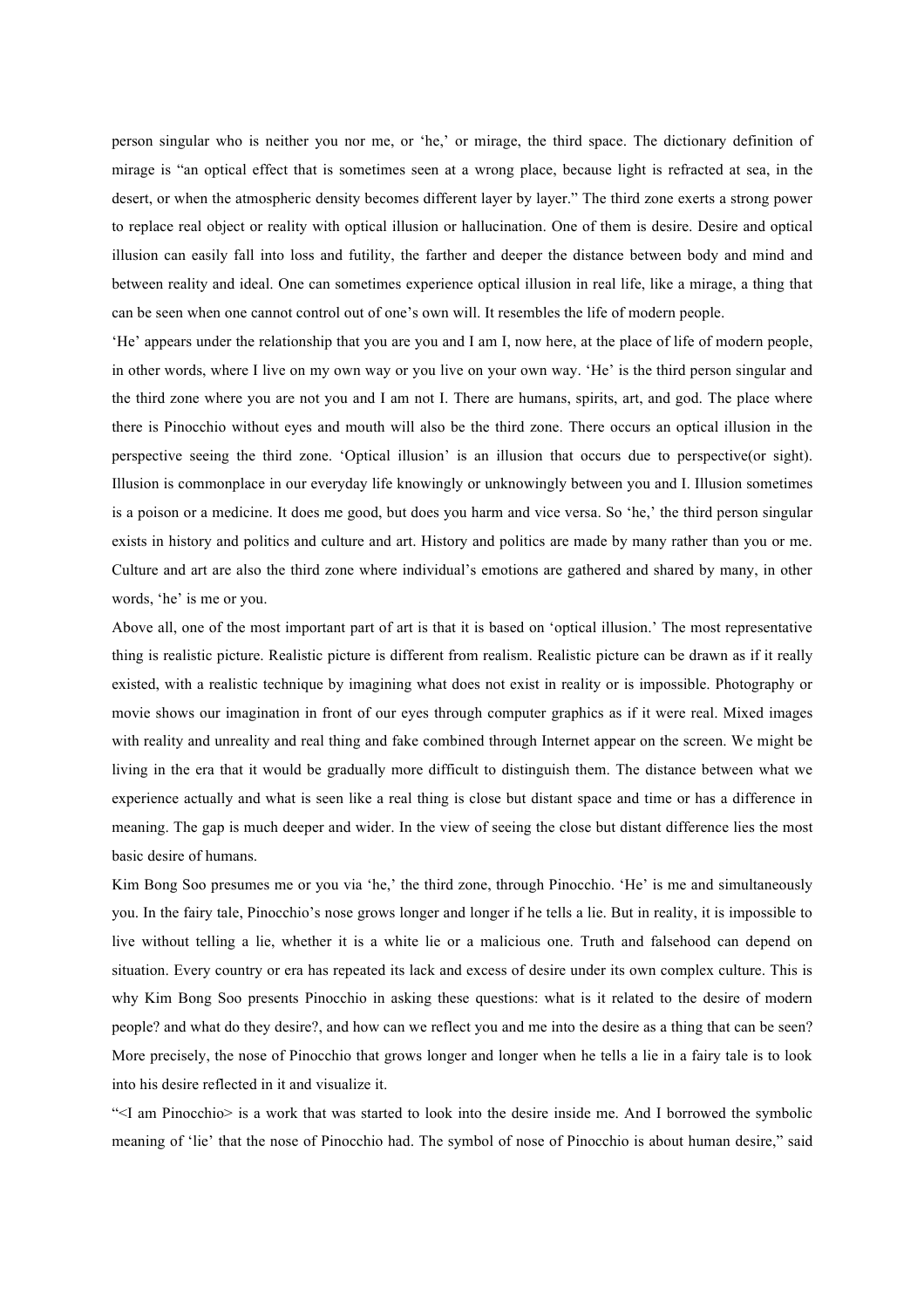the author. Yes! Anyone looks into what he/she desires and tells a lie in the process. The author reflects such a private desire, social position or relationship between you and me into the unanimous modern people.

In <I am Pinocchio>, there is a nose only in Pinocchio's face. He does have neither mouse nor eye. In the face made with stainless steel that is felt hard and cold contains landscape with the person that Pinocchio faces. It is not that he is reflected on the plane mirror. It is also not that it is different from the shadow on the surface of flowing water or stagnant water. The head is made with stainless steel that is cold and hard. The reflections on the face and nose that are premised on lack of seeing and talking are distorted, elongated or separated. It is me reflected on Pinocchio's face. It shines a light at the point where eyes and mouth are omitted to emphasize nose. Pinocchio in silence with nose only stands between seeing (eye) and talking (mouth) and between truth and falsehood. At this very time and place, my shadow is reflected on the face of Pinocchio that I face. The shadow distorts, twists and elongates the real object. It faces my real object reflected on the shadow. What I see in front of 'him' is an refracted image. But the real object of the refracted image is me or you.

Pinocchio's nose lies between real object and reflection. The third zone where human desire is reflected might be in between. The nose of Pinocchio set by Kim Bong Soo acts as a metaphor of human desire. Nose in which human desire is projected, me or you reflected on 'him,' and 'I' living in 'him' are an optical illusion on 'him,' or a place that breaks prejudice or stereotype. It is a thing that can be felt with body and mind rather than eyes and mouth. Kim Bong Soo, standing between truth and falsehood, met <I am Pinocchio> there and saw one aspect of modern people there, i.e. modern people without mouth and eyes. The symbolism of nose of Pinocchio borrowed to set up the standard or criteria for truth and falsehood is the revelation of refracted image of modern people.

**3.**

Pinocchio's nose into which modern people's desire is reflected is the substance of desire lurking behind modern people, i.e. sad portrait of modern people that truth and falsehood are not distinguished in the society of limitless competition where winner and loser are not distinguished, in other words, in a very competitive society. The figure that appears the most among Pinocchio series is a pot-bellied middle-aged man. Sitting or standing in white shirt with a necktie suggests a typical office worker. It suggests a white-collared intellectual worker.

In <I am Pinocchio>, sitting or standing on a book appears many times. It is the very point that connects nose with book. It is also a part that symbolizes intellectual work with increasing industrialization. That he is tamed to intellectual worker or capitalist is revealed through the pot belly. The middle-aged Pinocchio suggests ordinary people between excess and lack of modern people through the body of intellectual worker or middle class, i.e. modern people between capitalist and worker. The life of ordinary people is that they are petitbourgeois in body but bourgeois in mind. The author's perspective to look at the point of depression that occurs by the difference between body and mind can be his own self and simultaneously modern people.

<I am Pinocchio> contains modern people as ordinary people and perspective on human desire and loss. There are modern people's desire and relationship between self and other lurking inside the author, nose symbolizing the distance between falsehood and truth, and unanimous modern people standing or sitting on the elongated nose. What is noteworthy here is 'relativity' between Pinocchio's nose and book. Title or sentence engraved on